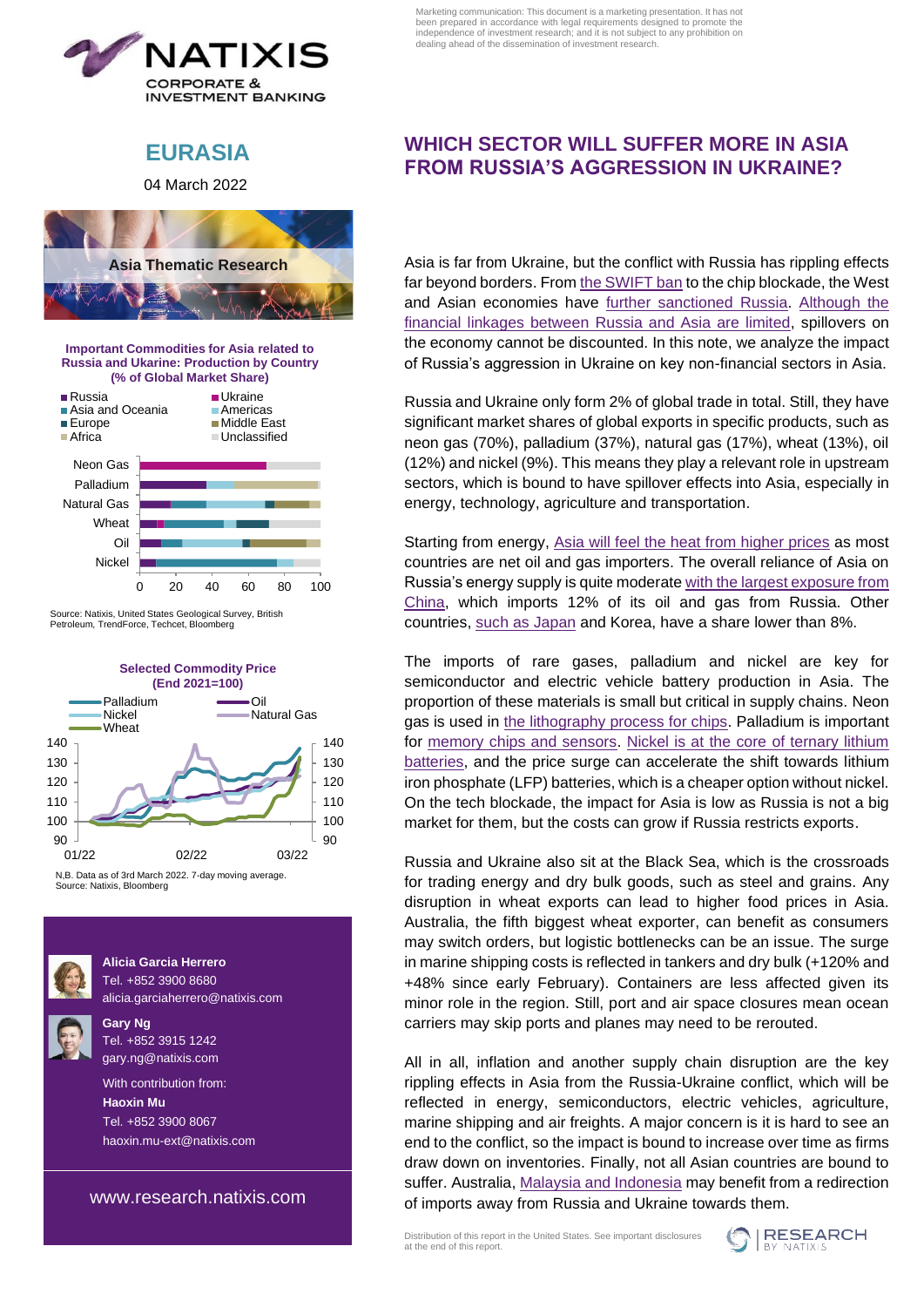

#### **The role of Russia and Ukraine in the Asian supply chains**

Asia is far from Ukraine, but the conflict with Russia has rippling effects far beyond borders. From [the SWIFT ban](https://research.natixis.com/Site/en/publication/T2hqhDmbSabi5uZRCo_e0g%3D%3D?from=share) to the chip blockade, the West and Asian economies (first followed by Japan, and to a lesser extent, Singapore, South Korea and Taiwan) have [further sanctioned Russia.](https://research.natixis.com/Site/en/publication/Lx_OoFRV0QI8GxSnqZelYA%3D%3D?from=share) Although the financial linkages between Russia and Asia are limited, spillovers on the economy cannot be discounted. In this note, we analyze the impact of Russia's aggression in Ukraine on key non-financial sectors in Asia.



Source: Natixis, United States Geological Survey, United States Department of Agriculture, British Petroleum, TrendForce, Techcet, Bloomberg

On the surface, Russia and Ukraine form 1.6% and 0.3% of international trade respectively, making up close to 2% of global market share in total. Still, they have significant market shares of global export in specific products, such as neon gas (70%), palladium (37%), natural gas (17%), wheat (13%), oil (12%) and nickel (9%) (**Chart 1**). The potential disruption in supplies has already led to rallies in the related commodities (**Chart 2**). This means they play a relevant role in upstream sectors, which is bound to have spillover effects into Asia, especially in energy, technology, agriculture and transportation (**Table 1**).



#### **Table 1: Impact of Russia-Ukraine Conflict on Asia**

| <b>Sector</b>     | <b>Raw Material</b> | <b>Key Implications for Asia</b>                                                               |
|-------------------|---------------------|------------------------------------------------------------------------------------------------|
| Energy            | Oil                 | Oil and gas prices will surge with                                                             |
|                   | <b>Natural Gas</b>  | the concern in future supply                                                                   |
| <b>Technology</b> | Palladium           | Palladium is used in making<br>memory chips (DRAM, NAND<br>Flash) and sensors                  |
|                   | <b>Nickel</b>       | Nickel is used in ternary lithium<br>batteries for electric vehicles                           |
|                   | <b>Rare Gases</b>   | Neon gas, krypton gas and xenon<br>gas are used in lithography<br>processes for semiconductors |
| Agriculture       | Wheat               | Food price may surge                                                                           |
| <b>Transport</b>  |                     | Sea and air routes affected                                                                    |
| Source: Natixis   |                     |                                                                                                |

#### **Higher energy prices to lift inflation**

Starting from energy, Russia ranks the third in crude oil production and the second in natural gas production. Even though its overall reliance on Russia's energy supply is low, [Asia can still feel the heat from higher prices](https://research.natixis.com/Site/en/publication/tOX_4K9LqyaZtZ8fXA5X0w%3D%3D?from=share) as most countries are net oil and gas importers (**Chart 3**). Among all, [China has the largest exposure](https://research.natixis.com/Site/en/publication/kgw9Tad9UPR7S6xlD5z2Yg%3D%3D?from=share) as Russia forms 12% of its oil and gas imports. Other countries, [such as Japan](https://research.natixis.com/Site/en/publication/yWYXM7DlGdMeGppUoQPYXA%3D%3D?from=share) and Korea, have a share lower than 8% (**Chart 4**). This means any supply shock of fuels can increase inflation for most Asian economies via higher power costs. The only exceptions are Australia and Malaysia, which are net exporters of oil and gas.

From a geopolitical perspective, [Asia is not likely to substitute Europe](https://research.natixis.com/Site/en/publication/34w3CuwPb_wbgREMQLL2wg%3D%3D?from=share) in Russia's energy export destinations. This is not only because of the sheer gap between Asia's and Europe's current shares in Russia's export portfolio (52% versus 38%), but also the world's universal effort in transiting to a more sustainable energy mix.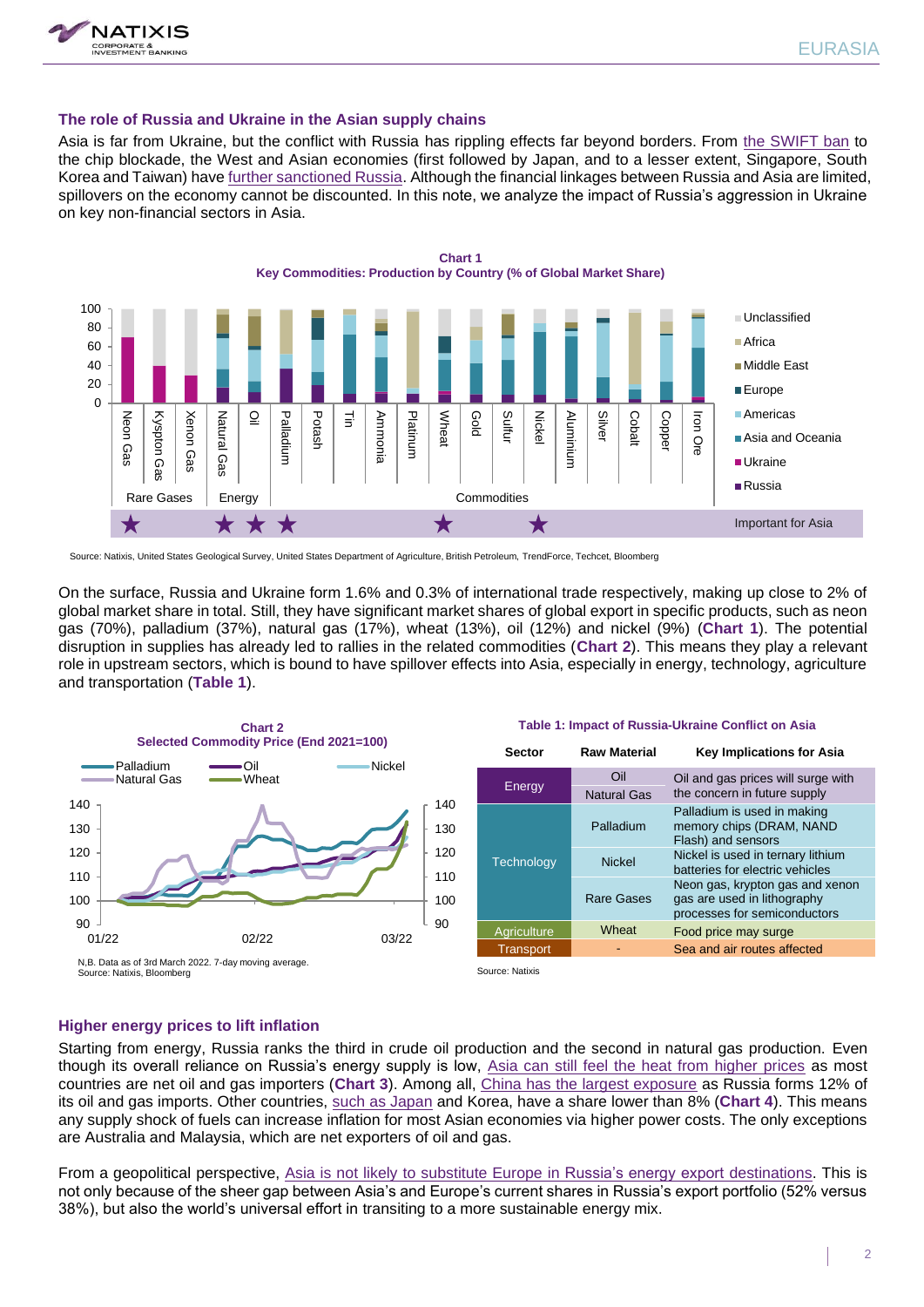





#### **Semiconductor and electric vehicle batteries can face disruptions**

The exports of rare gases, palladium and nickel from Russia and Ukraine are also key for semiconductor and electric vehicle battery production in Asia. The proportion of these materials is small but critical in supply chains. Neon gas is a rare gas being used in [the lithography process for chips.](https://research.natixis.com/Site/en/publication/Tyu-jOhLQUpLhwf_FbpSVw%3D%3D?from=share) Palladium is important for [memory chips and sensors](https://research.natixis.com/Site/en/publication/qnQOLx-ryOXJbNopKdKCyw%3D%3D?from=share) (**Chart 5**). [Nickel is at the core of ternary lithium batteries,](https://research.natixis.com/Site/en/publication/TNARTb22f1-s02IDnxttVg%3D%3D?from=share) and the price surge can accelerate the shift towards lithium iron phosphate (LFP) batteries, which is a cheaper option without nickel (**Chart 6**).





MLC are used. Data as of 3rd March 2022. Source: Natixis, DRAMexchange, WIND

Source: Natixis, China Automotive Battery Research Institute, WIND

On the technology blockade, Russia imports 46% of its chips from Asia, which is even higher than 44% of Europe (Chart 7). However, the impact for Asia in low as Russia is not a big market for them (Chart 8). Within Asia, China<sup>1</sup> is the biggest chip supplier for Russia with \$800 million worth of goods, but this only forms 0.4% of its total chip exports. Hong Kong, South Korea and Singapore also only have a direct exposure of 0.2%, and to an even lesser extent of 0.1% for Taiwan and Japan. Still, the cost of the sanctions and production can grow if Russia restricts exports as retaliations.





Source: Natixis, UNCTAD

<sup>&</sup>lt;sup>1</sup> Mainland China included for statistical purpose.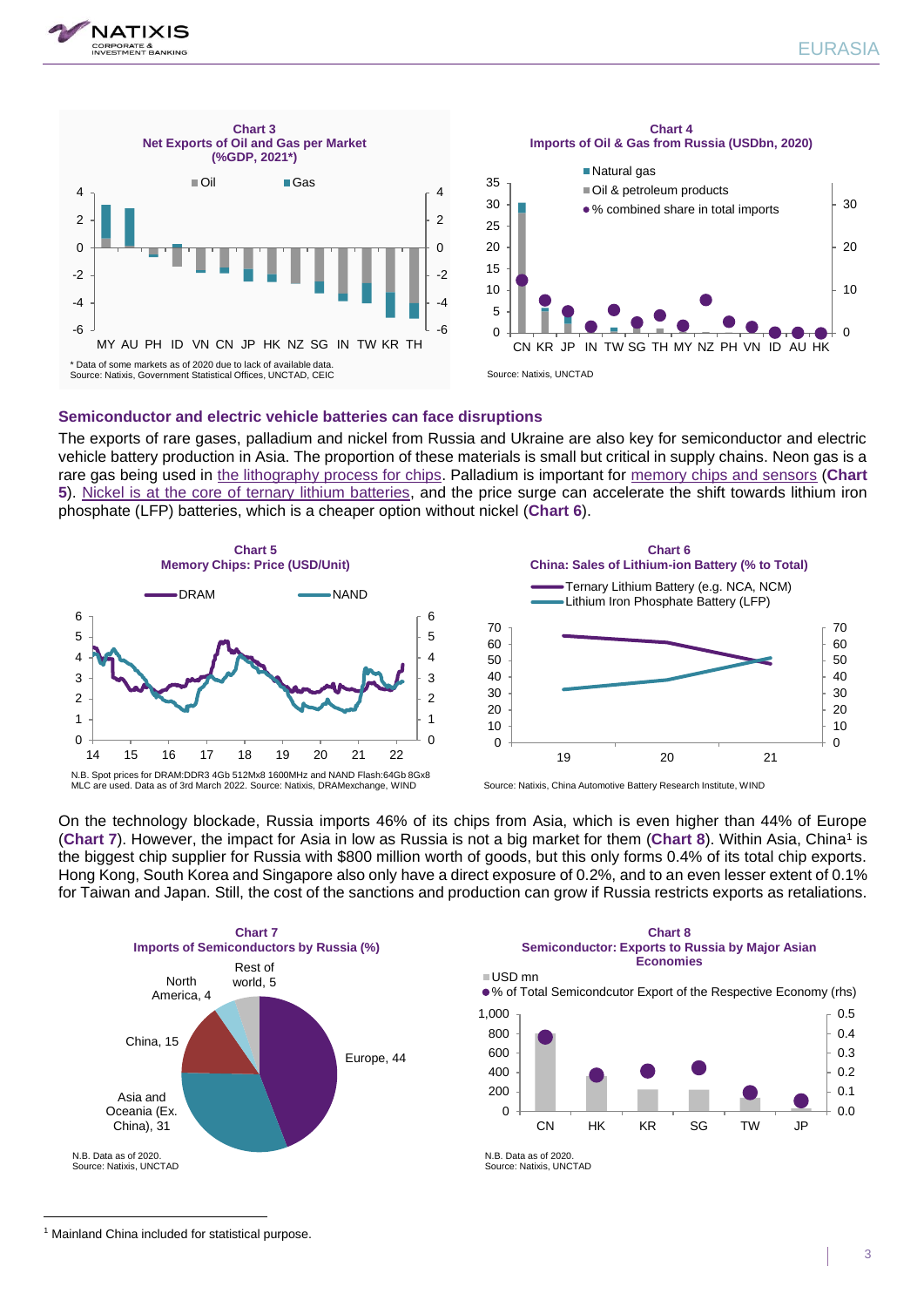



### **Higher food and transport costs**

Russia and Ukraine also sit at the Black Sea, which is the crossroads for trading energy and dry bulk goods, such as steel and grains. Any disruption in wheat exports from Russia and Ukraine can lead to higher food prices in Asia (**Chart 9**). Australia, the fifth biggest wheat exporter, can benefit as consumers may switch orders from the Black Sea to Australia, but logistic bottlenecks can remain an issue.





The surge in marine shipping costs is already reflected in dry tankers and dry bulk (+120% and +48% since early February) (**Chart 10**). Containers are less affected given its minor role in the region. Still, port and air space closures mean ocean carriers may skip ports and planes may need to be rerouted.



**Chart 11 Key Commodities with Implications on Asia**

N.B. Data as of 2020.

Source: Natixis, United States Geological Survey, United States Department of Agriculture, British Petroleum, Bloomberg

**All in all, inflation and another supply chain disruption are the key rippling effects in Asia from the Russia-Ukraine conflict, which will be reflected in energy, semiconductors, electric vehicles, agriculture, marine shipping and air freights. A major concern is it is hard to see an end to the conflict, so the impact is bound to increase over time as firms draw down on inventories. Finally, not all Asian countries are bound to suffer. Australia, Malaysia and Indonesia may benefit from a redirection of imports away from Russia and Ukraine towards them (Chart 11).**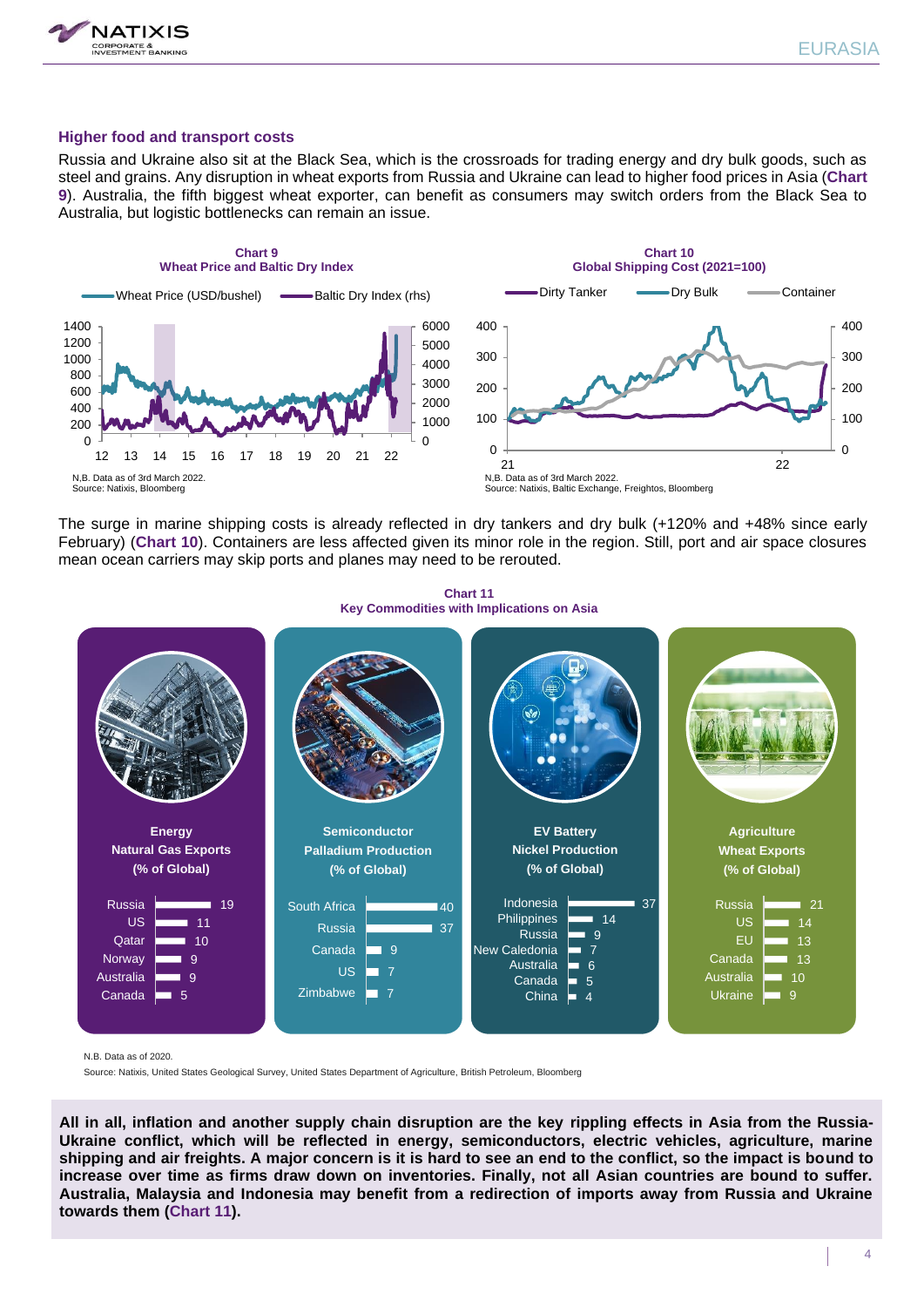

| <b>Related Research - Asia-Russia Relations</b>                                                                                          |           |
|------------------------------------------------------------------------------------------------------------------------------------------|-----------|
| Ukraine Crisis immediate impact on Japan is higher energy prices with potential wider impacts to come                                    | 3 Mar 22  |
| Although marred with geopolitical risk, China's Two Sessions to focus on stable and inclusive growth                                     | 3 Mar 22  |
| Limited short-term impact of the Ukraine Crisis on the Chinese economy, but much wider indirect effects to expected                      | 2 Mar 22  |
| China's financial infrastructure can only offer a respite to Russia but not a solution to Western sanctions                              | 2 Mar 22  |
| China's economic support for Russia is not a panacea                                                                                     | 28 Feb 22 |
| Russia's Ukraine invasion has limited financial linkages in Asia, but indirect risks remain high                                         | 25 Feb 22 |
| Higher oil hurts Emerging Asia, especially India, but capital flows may offset since region perceived as less risky                      | 25 Feb 22 |
| Russia's capacity to divert gas flows from the EU to China is very limited now and, by the time it grows, the EU will have other options |           |
| How much trade support can Russia find in China?                                                                                         |           |

| <b>Related Research - Semiconductor</b>                                                   |           |
|-------------------------------------------------------------------------------------------|-----------|
| Chip shortage in the auto sector should slowly come to an end                             | 17 Jun 21 |
| Executive Summary - Semiconductor Race and Geoeconomics: Implications for Asian Economies | 3 Jun 21  |
| The semiconductor champions today and future trends                                       | 3 Jun 21  |
| The duo in the semiconductor bottleneck                                                   | 2 Jun 21  |
| Will the phantom of overcapacity return due to ballooning investment in semiconductors?   | 28 May 21 |
| The symphony of technology: Bifurcation is not yet possible in the semiconductor industry | 18 May 21 |
| Asia driven pent up demand of semiconductors is not temporary                             | 13 May 21 |
| China semiconductor: Money rain not enough to achieve "Manufacturing 2025"                |           |

| <b>Related Research - Electric Vehicle</b>                                                                               |           |
|--------------------------------------------------------------------------------------------------------------------------|-----------|
| Executive Summary: China is the current winner for electric vehicles, but the rest of Asia brings enormous opportunities | 17 Dec 21 |
| China firmly holds the key to the components for producing EV batteries                                                  | 19 Nov 21 |
| The heart of electric vehicles: Asia dominates battery production despite lagging full car production                    | 11 Nov 21 |
| Who is leading in the production of electric vehicles?                                                                   | 09 Nov 21 |
| A lesson from Europe: How can Asia join the electric vehicle revolution?                                                 | 08 Nov 21 |
| Strong demand for electric vehicles to shift to Asia beyond China, but the pace will depend on government support        | 04 Nov 21 |

 $\overline{\phantom{a}}$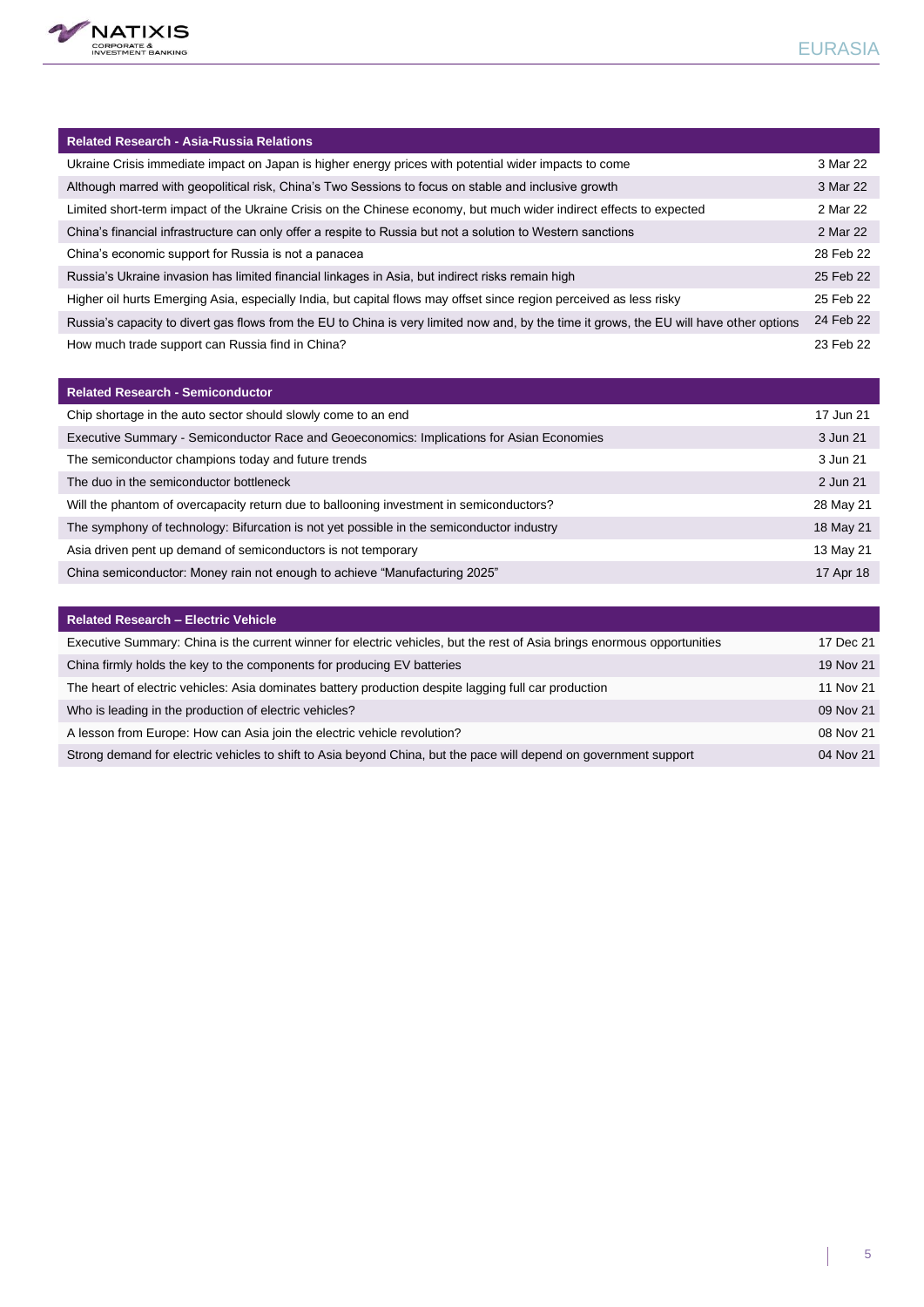

#### **Head of Global Markets Research**



**Jean-François Robin** +33 1 58 55 13 09

[jean-francois.robin@natixis.com](mailto:jean-francois.robin@natixis.com)

#### **Asia Pacific Research**

**Chief Economist, Asia Pacific <b>Exercise 2 Emerging Asia Emerging Asia Emerging Asia Greater China** 



**Alicia Garcia Herrero Trinh Nguyen Jianwei Xu** +852 3900 8680 +852 3900 8726 +852 3900 8726

alicia.garciaherrero@natixis.com trinh.nguyen@natixis.com [jianwei.xu@natixis.com](http://mailto:jianwei.xu@ap.natixis.com)

#### **Japan, Pacific Asia Pacific, Thematic Research**



**Kohei Iwahara Gary Ng Gary Ng Gary Ng Gary Ng Junyu Tan** +813 4519 2144 +852 3915 1242 +852 3900 8586 [kohei.iwahara@natixis.com](mailto:kohei.iwahara@natixis.com) gary.ng@natixis.com junyu.tan@natixis.com











Natixis - 47, quai d'Austerlitz 75013 Paris - France Tel.: +33 1 58 32 30 00 - www.natixis.com

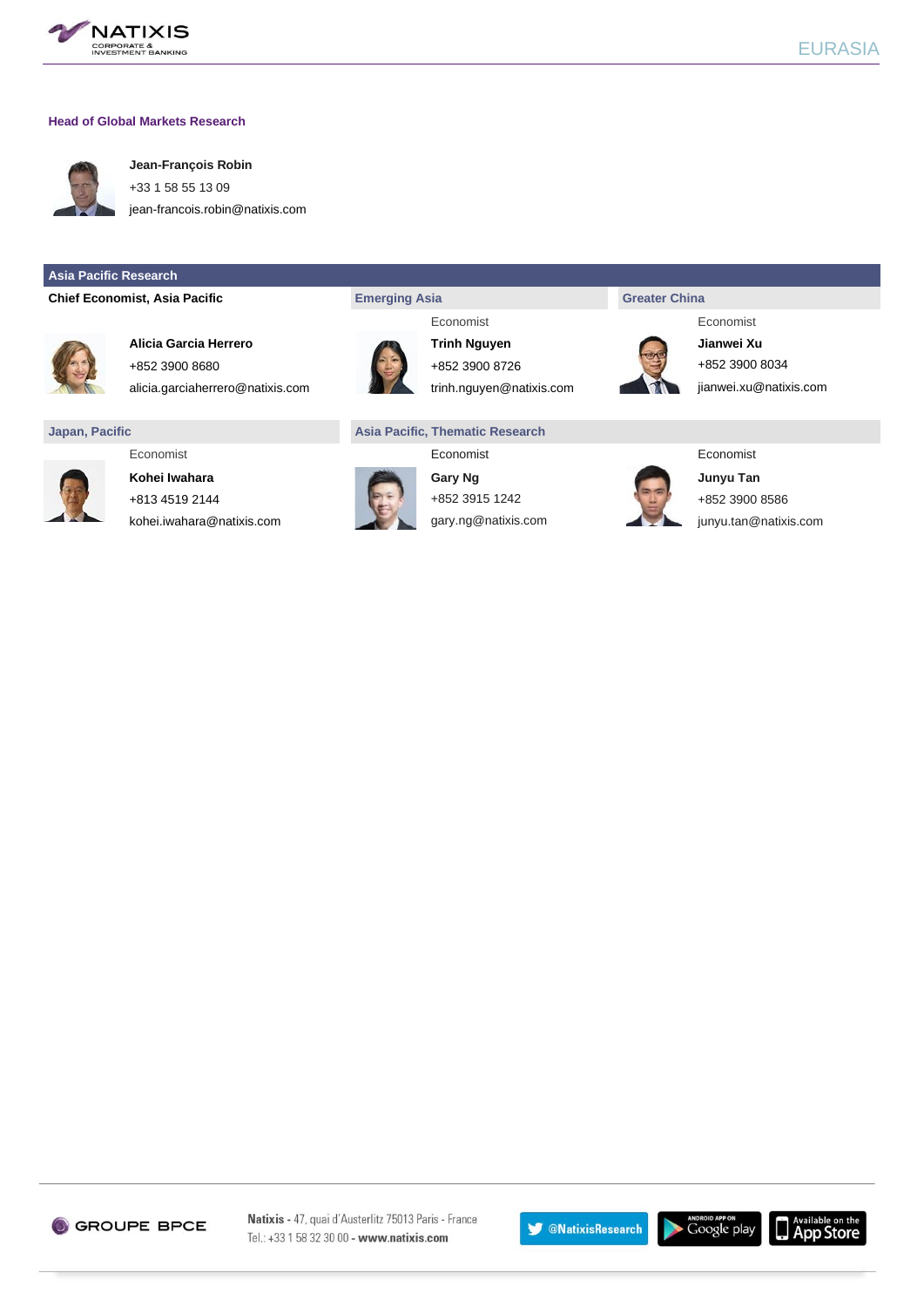

# **Disclaimer**

This marketing communication and the information contained in this publication and any attachment thereto is exclusively intended for a client base consisting of professionals, eligible counterparties and qualified investo

This document and any attachment thereto are strictly confidential and cannot be divulgated to a third party without the prior written consent of Natixis. If you are not the intended recipient of this document and/or the a and immediately notify the sender.

Reference prices are based on closing prices (if mentioned in this document).

Distribution, possession or delivery of this document in, to or from certain jurisdictions may be restricted or prohibited by law. Recipients of this document are required to inform themselves of and comply with all such r

This document has been developed by our economists. If does not constitute a financial analysis and has not been developed in accordance with legal requirements designed to promote the independence of investment research. are no prohibitions on dealing ahead of its dissemination.

This document and all attachments are communicated to each recipient for information purposes only and do not constitute a personalized investment recommendation. They are intended for general distribution and the products herein do not take into account any specific investment objective, financial situation or particular need of any recipient. This document and any attachment thereto shall not be construed as an offer nor a solicitation for

Under no circumstances should this document be considered as an official confirmation of a transaction to any person or entity.

This document and any attachment thereto are based on public information and shall not be used nor considered as an undertaking from Natixis.

Natixis has neither verified nor carried out independent analysis of the information contained in this document. Accordingly, no representation, warranty or undertaking, either express or implied, is made to the recipients counterparties, clients or potential clients of Natixis. Therefore, Natixis shall not be liable for differences, if any, between its own valuations and those valuations provided by third parties; as such differences may ar implementation of alternative accounting methods, tax rules or valuation models. The statements, assumptions and opinions contained in this document may be changed or may be withdrawn by Natixis at any time without notice.

Prices and margins are indicative only and are subject to change at any time without notice depending on, inter alia, market conditions. Past performances and simulations of past performances are not a reliable indicator a representing any product. Information may be changed or may be withdrawn by Natixis at any time without notice.

The statements, assumptions and forecasts contained in this document reflect the judgment of its author(s), unless otherwise specified, and do not reflect the judgment of any other person or of Natixis. The information con should not be assumed to have been updated at any time subsequent to the date shown on the first page of this document and the delivery of this document does not constitute a representation by any person that such informat any time after the date of this document.

Natixis shall not be liable for any financial loss or any decision taken on the basis of the information disclosed in this presentation and Natixis does not provide any advice, including in case of investment services. In any internal and/or external advice that you consider necessary or desirable to obtain, including from any financial, legal, tax or accounting adviser, or any other specialist, in order to verify in particular that the tra described in this document complies with your objectives and constraints and to obtain an independent valuation of the transaction, its risk factors and rewards.

All of the views expressed in this report accurately reflect the author's personal views regarding any and all of the subject securities or issuers. No part of author compensation was, is or will be, directly or indirectly or views expressed in this report. The personal views of authors may differ from one another. Natixis, its subsidiaries and affiliates may have issued or may issue reports that are inconsistent with, and/or reach different presented herein.

[Natixis may have Conflicts of Interest : Natixis may from time to time, as principal or agent, be involved in a wide range of activities globally, have positions in, or may buy or sell, or act as market maker in any secur duties. Natixis may provide services to any member of the same group as the recipient of this presentation on or any other entity or person (a Third Party), engage in any transaction (on its own account or otherwise) with experiments of the information to any matter for itself or any Third Party, notwithstanding that such services, transactions or actions may be adverse to the recipient of the information or any member of its group, and Nat benefit any related remuneration or profit. In addition, Natixis may, whether by virtue of the types of relationships described in this paragraph or otherwise, from time to time be in possession of information in relation the part of Natixis to disclose to you any such information (whether or not confidential).]

ocks/companies mentioned might be subject to specific disclaimers. Please click on the following link to consult them: https://www.research.natixis.com/GlobalResearchWeb/main/globalresearch/DisclaimersSpecifiques

Natixis is supervised by the European Central bank (ECB).

Natixis is authorized in France by the Autorité de Contrôle Prudentiel et de Régulation (ACPR) as a Bank -Investment Services Provider and subject to its supervision.

Natixis is regulated by the Autorité des Marchés Financiers in respect of its investment services activities.

Natixis is authorized by the ACPR in France and regulated by the Financial Conduct Authority (FCA) and the Prudential Regulation Authority in the United Kingdom. Details on the extent of regulation by the FCA and the Prude are available from Natixis' branch in London upon request.

In Germany, NATIXIS is authorized by the ACPR as a bank – investment services provider and is subject to its supervision. NATIXIS Zweioniederlassung Deutschland is subject to a limited form of regulation by the Bundesansta Finanzdienstleistungsaufsicht (BaFin) with regards to the conduct of its business in Germany under the right of establishment there. The transfer / distribution of this document in Germany is performed by / under the respo Zweigniederlassung Deutschland.

Natixis is authorized by the ACPR and regulated by Bank of Spain and the CNMV (Comisión Nacional del Mercado de Valores) for the conduct of its business under the right of establishment in Spain.

Natixis is authorized by the ACPR and regulated by Bank of Italy and the CONSOB (Commissione Nazionale per le Società e la Borsa) for the conduct of its business under the right of establishment in Italy.

Natixis, a foreign bank and broker-dealer, makes this report available solely for distribution in the United States to major U.S. institutional investors as defined in Rule 15a-6 under the U.S. securities Exchange Act of 1 registered broker-dealer and member of FINRA, is a subsidiary of Natixis. Natixis Securities Americas LLC did not participate in the preparation of this report and as such assumes no responsibility for its content. This re additional information about or to effect a transaction in any security or financial instrument mentioned herein, please contact your usual registered representative at Natixis Securities Americas LLC, by email or by mail New York, NY 10020. The stocks mentioned might be subject to specific disclaimers. Please click on the following link to consult them: http://research.intranet/GlobalResearchWeb/main/globalresearch/DisclaimersSpecifiques

In Canada, Natixis operates through Natixis Canada Branch which is supervised and regulated by the Office of the Superintendent of Financial Institutions (OSFI) as a Foreign Bank Branch (Schedule 3– Lending only). Natixis Exemption in Quebec and Ontario. Any securities transaction or other offer, sale, or solicitation will be structured to be in compliance with such exemption.

Natixis Japan Securities Co., Ltd. (NJS) is a Financial Instruments Business Operator (Director General of Kanto Local Finance Bureau (Kinsho) No. 2527 and is supervised by the Financial Services Agency. NJS is a member of Dealers Association and Type II Financial Instruments Firms Association. This document is intended solely for distribution to Professional Investors as defined in Article 2.31 of the Financial Instruments and Exchange Act. under construction of the author's personal views regarding any and all of the subject securities or issuers. No part of author compensation was, is or will be, directly or indirectly related to the specific recommending a this report. I(WE), AUTHOR(S), WHO WROTE THIS REPORT HEREBY CERTIFY THAT THE VIEWS EXPRESSED IN THIS REPORT ACCURATELY REFLECT OUR(MY) PERSONAL VIEWS ABOUT THE SUBJECT COMPANY OR COMPANIES AND ITS OR THEIR SECURITIES, AND THAT NO PART OF OUR COMPENSATION WAS, IS OR WILL BE, DIRECTLY OR INDIRECTLY, RELATED TO THE SPECIFIC RECOMMENDATIONS OR VIEWS EXPRESSED IN THIS REPORT. The personal views of authors may differ from one another. Natixis, its subsidiaries and affiliates may have issued or may issue reports that are inconsistent with, and/or reach different conclusions from, the information pres

In Hong Kong, this document is for distribution to professional investors only (as defined in the Securities and Futures Ordinance (Cap.571) of Hong Kong and any rules made under that Ordinance)

Natixis Singapore branch is regulated by the Monetary Authority of Singapore. This document is intended solely for distribution to Institutional Investors, Accredited Investors and Expert Investors as defined in Section 4A Act of Singapore.

In Mainland China, Natixis Shanghai branch and Natixis Beijing branch are regulated in the PRC by China Banking and Insurance Regulatory Commission, the People's Bank of China, and the State Administration of Foreign Excha obtaining all relevant approvals/licenses, verification and/or registrations themselves from relevant governmental authorities (including but not limited to China Banking and Insurance Regulatory Commission, the People's B

In Taiwan, Natixis Taipei Branch is regulated by the Taiwan Financial Supervisory Commission. This document is intended solely for distribution to professional investors in Taiwan for reference only



Natixis - 47, quai d'Austerlitz 75013 Paris - France  $Tel + 33158323000 -$  www.natixis.com